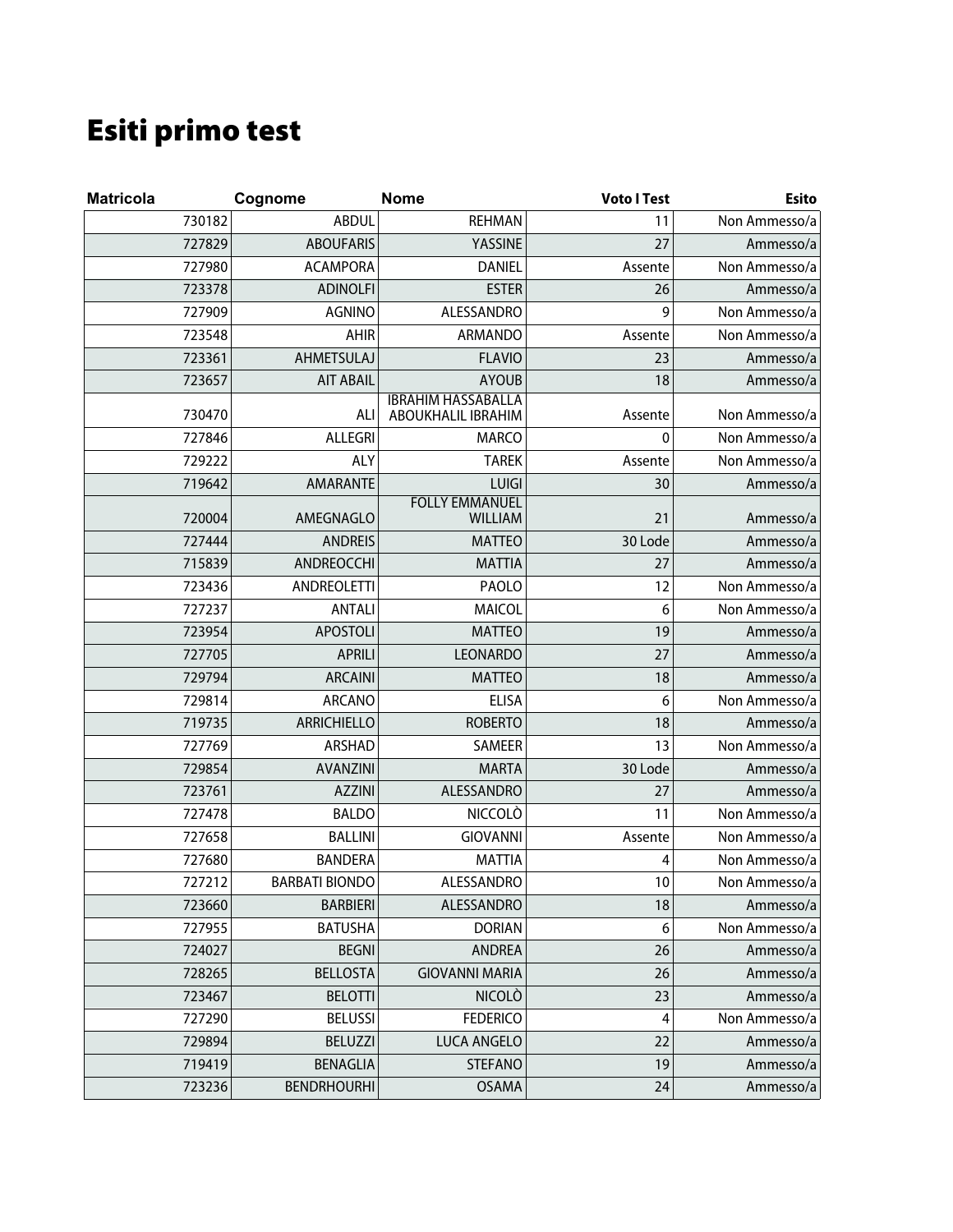| 723502 | <b>BENUZZI</b>     | <b>LUCA</b>            | 27       | Ammesso/a     |
|--------|--------------------|------------------------|----------|---------------|
| 724013 | <b>BEQIRI</b>      | LIVIA                  | 20       | Ammesso/a     |
| 729567 | <b>BERNOCCHI</b>   | ALESSANDRO             | 23       | Ammesso/a     |
| 727376 | <b>BERTOCCHI</b>   | PAOLO                  | 4        | Non Ammesso/a |
| 723430 | <b>BERTOLAZZA</b>  | <b>GIOELE</b>          | 13       | Non Ammesso/a |
| 727954 | <b>BERTONI</b>     | <b>MATTIA</b>          | 2        | Non Ammesso/a |
| 727849 | <b>BHONSLE</b>     | SHUSHILA               | 20       | Ammesso/a     |
| 727733 | <b>BINO</b>        | <b>ANDREA</b>          | 24       | Ammesso/a     |
| 729902 | <b>BLEZIEN</b>     | <b>ARTHUR</b>          | 26       | Ammesso/a     |
| 729862 | <b>BOCCIA</b>      | ANTONIO EDOARDO        | 29       | Ammesso/a     |
| 727190 | <b>BODEI</b>       | <b>NICOLA</b>          | 25       | Ammesso/a     |
| 727489 | <b>BONACCIO</b>    | <b>GERARDO</b>         | 0        | Non Ammesso/a |
| 727554 | <b>BONAGLIA</b>    | <b>NICOLA</b>          | 18       | Ammesso/a     |
| 727415 | <b>BONALUMI</b>    | <b>FILIPPO</b>         | Assente  | Non Ammesso/a |
| 727671 | <b>BONARDI</b>     | <b>GIORGIO</b>         | 27       | Ammesso/a     |
| 727256 | <b>BONAZZOLI</b>   | ALESSANDRO             | 5        | Non Ammesso/a |
| 723825 | <b>BONAZZOLI</b>   | <b>DAVIDE</b>          | Assente  | Non Ammesso/a |
| 723892 | <b>BONERA</b>      | CRISTIANO              | 22       | Ammesso/a     |
| 719849 | <b>BONETTI</b>     | ALESSANDRO             | 25       | Ammesso/a     |
| 729403 | <b>BONO</b>        | <b>FEDERICO</b>        | 21       | Ammesso/a     |
| 725535 | <b>BONOMINI</b>    | <b>CAMILLA</b>         | 26       | Ammesso/a     |
| 723365 | <b>BOSIO</b>       | <b>LUCA</b>            | 21       | Ammesso/a     |
| 725648 | <b>BRAGA</b>       | <b>FEDERICO</b>        | Ritirato | Non Ammesso/a |
| 716132 | <b>BRAGAGLIO</b>   | <b>STEFANO</b>         | 30       | Ammesso/a     |
| 727407 | <b>BRAMBILLA</b>   | <b>ENRICO</b>          | 30 Lode  | Ammesso/a     |
| 729290 | <b>BRESCIANI</b>   | <b>CHRISTIAN</b>       | 22       | Ammesso/a     |
| 730036 | <b>BRESCIANINI</b> | <b>FRANCESCO</b>       | 26       | Ammesso/a     |
| 727664 | <b>BRUNI</b>       | <b>FABIO</b>           | 27       | Ammesso/a     |
| 727842 | <b>BUFFA</b>       | <b>MIRKO</b>           | 19       | Ammesso/a     |
| 719466 | <b>BURATTO</b>     | <b>MARCO</b>           | 30 Lode  | Ammesso/a     |
| 723616 | CAGLIARI           | <b>RICCARDO</b>        | 21       | Ammesso/a     |
| 730400 | <b>CALCINA</b>     | ALESSANDRO             | 20       | Ammesso/a     |
| 725255 | CAMPANA            | <b>DAVIDE</b>          | 15       | Non Ammesso/a |
| 727865 | <b>CANINI</b>      | CARLO                  | 9        | Non Ammesso/a |
| 727400 | CANOVA             | <b>DAVIDE</b>          | 21       | Ammesso/a     |
| 720997 | CANZIAN            | <b>MARTA</b>           | Assente  | Non Ammesso/a |
| 728315 | CARLESCHI          | SARA                   | Assente  | Non Ammesso/a |
| 729438 | CARRETTA           | <b>ANDREA</b>          | 5        | Non Ammesso/a |
| 718977 | CASELLA            | <b>ASIA</b>            | 19       | Ammesso/a     |
| 727861 | CAVALLERI          | <b>GIORGIO MICHAIL</b> | 25       | Ammesso/a     |
| 723295 | CÈ                 | <b>MICHELE</b>         | 23       | Ammesso/a     |
| 91081  | CEBAN              | <b>NICOLAE</b>         | 15       | Non Ammesso/a |
| 723461 | <b>CECCHI</b>      | <b>ANDREA</b>          | Assente  | Non Ammesso/a |
| 725469 | <b>CELA</b>        | <b>IRFAN</b>           | 30 Lode  | Ammesso/a     |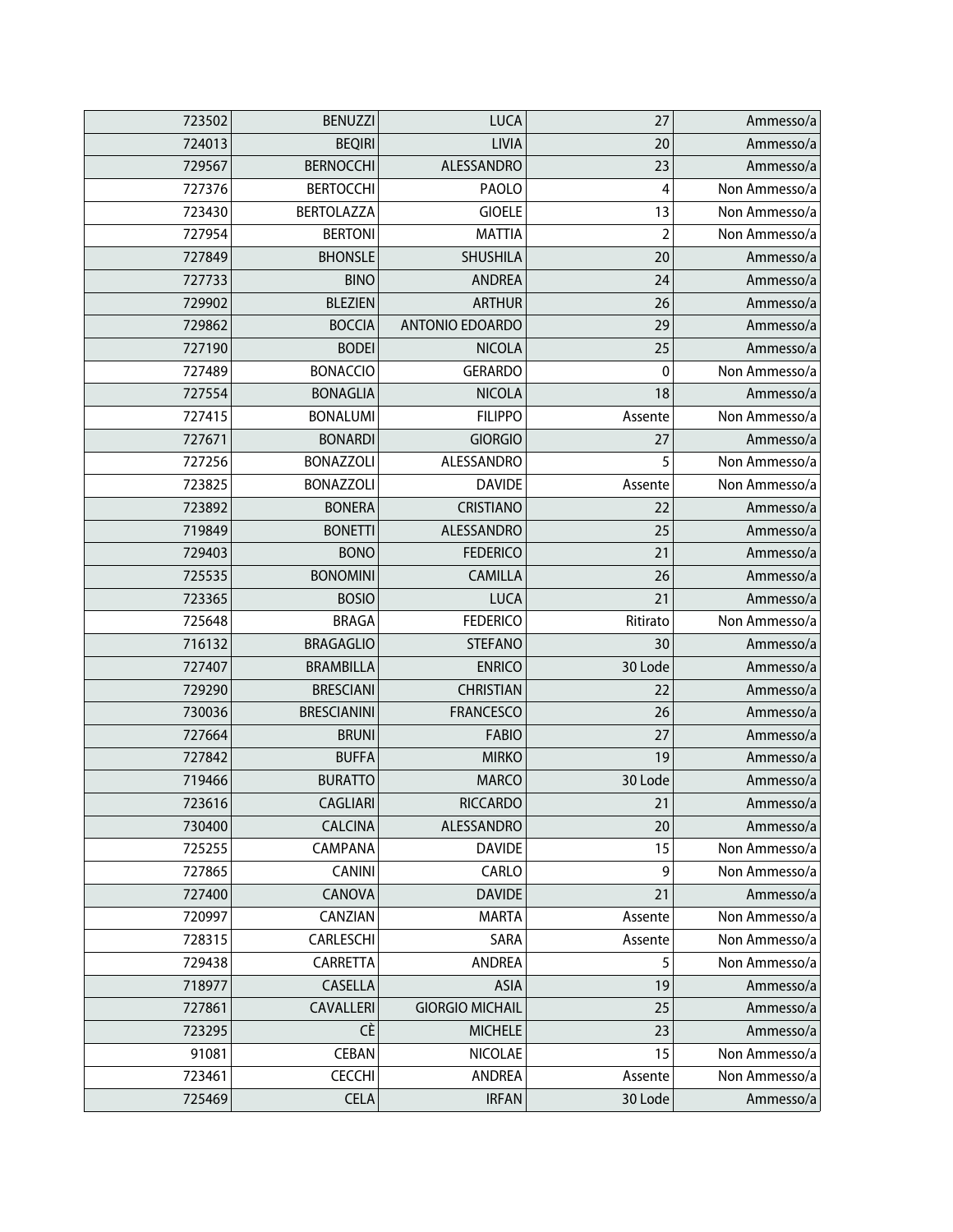| 715395 | <b>CERESA</b>                       | <b>DAVIDE</b>                          | 26             | Ammesso/a     |
|--------|-------------------------------------|----------------------------------------|----------------|---------------|
| 729324 | CERESARA                            | <b>GABRIELE</b>                        | 18             | Ammesso/a     |
| 730241 | <b>CERQUI</b>                       | ANDREA                                 | 11             | Non Ammesso/a |
| 729130 | <b>CHERUBINI</b>                    | <b>MATTIA</b>                          | 10             | Non Ammesso/a |
| 727477 | <b>CHINOTTI</b>                     | <b>GIULIO</b>                          | 12             | Non Ammesso/a |
| 727647 | <b>CICOLA</b>                       | ALESSANDRO                             | $\overline{2}$ | Non Ammesso/a |
| 728593 | <b>CIGOLINI</b>                     | <b>LAURA</b>                           | Assente        | Non Ammesso/a |
| 727622 | CIOBANU                             | <b>MARIA</b>                           | 12             | Non Ammesso/a |
| 727383 | <b>CIRILLO</b>                      | <b>STEFANO</b>                         | 21             | Ammesso/a     |
| 727765 | <b>CIRIMBELLI</b>                   | ALEX                                   | 1              | Non Ammesso/a |
| 729857 | <b>CITRONI</b>                      | <b>MATTIA</b>                          | 29             | Ammesso/a     |
| 727880 | <b>COCCHETTI</b>                    | <b>MATTEO</b>                          | 23             | Ammesso/a     |
| 727529 | COCIS                               | <b>RAUL IOSIF</b>                      | 30 Lode        | Ammesso/a     |
| 710022 | COLLIO                              | <b>CRISTIAN</b>                        | 28             | Ammesso/a     |
| 727427 | <b>COMINELLI</b>                    | <b>MATTEO</b>                          | 8              | Non Ammesso/a |
| 86730  | CONA                                | <b>ALESSIO</b>                         | 27             | Ammesso/a     |
| 712885 | <b>CONTI</b>                        | <b>STEFANO</b>                         | 1              | Non Ammesso/a |
| 727314 | <b>COSTA</b>                        | <b>MATTEO</b>                          | 30 Lode        | Ammesso/a     |
| 729267 | <b>COTTI PICCINELLI</b>             | <b>PIETRO</b>                          | 27             | Ammesso/a     |
| 727745 | <b>COTTINI</b>                      | ALESSANDRO                             | 26             | Ammesso/a     |
| 725553 | CRIVOLAPOV                          | <b>VICTOR</b>                          | Assente        | Non Ammesso/a |
| 729525 | <b>CROCCO</b>                       | <b>ENRICO</b>                          | Ritirato       | Non Ammesso/a |
| 723984 | D'ANGELO                            | <b>DAVIDE</b>                          | 30             | Ammesso/a     |
| 729258 | <b>DAKIRI</b>                       | <b>MOUSAAB</b>                         | 23             | Ammesso/a     |
| 728446 | <b>DAMIOLI</b>                      | <b>NICCOLO</b>                         | 18             | Ammesso/a     |
| 727597 | <b>DAMIRO</b>                       | <b>HALIMA</b>                          | 15             | Non Ammesso/a |
| 723310 | DE ROSA                             | SARA                                   | 24             | Ammesso/a     |
| 727552 | DI LORETO                           | <b>DANIELE</b>                         | Assente        | Non Ammesso/a |
| 724024 | DI ROSALIA                          | <b>STEFANO</b>                         | 23             | Ammesso/a     |
| 725102 | <b>DIBRANI</b>                      | <b>REI</b>                             | Assente        | Non Ammesso/a |
| 729407 | EL DESSOUKI                         | <b>MOHAMED</b>                         | Assente        | Non Ammesso/a |
| 727582 | <b>EL FADI</b>                      | YOUSSEF                                | 28             | Ammesso/a     |
| 723298 | EL KHEDAR                           | <b>ILYASS</b>                          | 1              | Non Ammesso/a |
| 717632 | EL LEHLEH                           | <b>ROFIDA SAMIR</b><br>MAHMOUD MOSTAFA | 29             | Ammesso/a     |
| 723137 | EL MESKINI                          | <b>MORAD</b>                           | 8              | Non Ammesso/a |
| 725220 | <b>FACCHI</b>                       | VALENTINA                              | 22             | Ammesso/a     |
| 727226 | <b>FACCHINI</b>                     | <b>GHENADI</b>                         | Assente        | Non Ammesso/a |
| 727340 | <b>FALSIROLI</b>                    | <b>RACHELE</b>                         | 9              | Non Ammesso/a |
| 723669 | <b>FATHA ALLA</b><br><b>MOHAMED</b> | <b>MARWAN</b>                          | 12             | Non Ammesso/a |
| 730247 | <b>FENAROLI</b>                     | ANGELO                                 | 30             | Ammesso/a     |
| 727591 | FERARU                              | <b>MIHAI ALIN</b>                      | 9              | Non Ammesso/a |
| 728329 | <b>FERRARI</b>                      | <b>MARCO</b>                           | Assente        | Non Ammesso/a |
| 727816 | <b>FERRARIO</b>                     | <b>GABRIELE</b>                        | Assente        | Non Ammesso/a |
|        |                                     |                                        |                |               |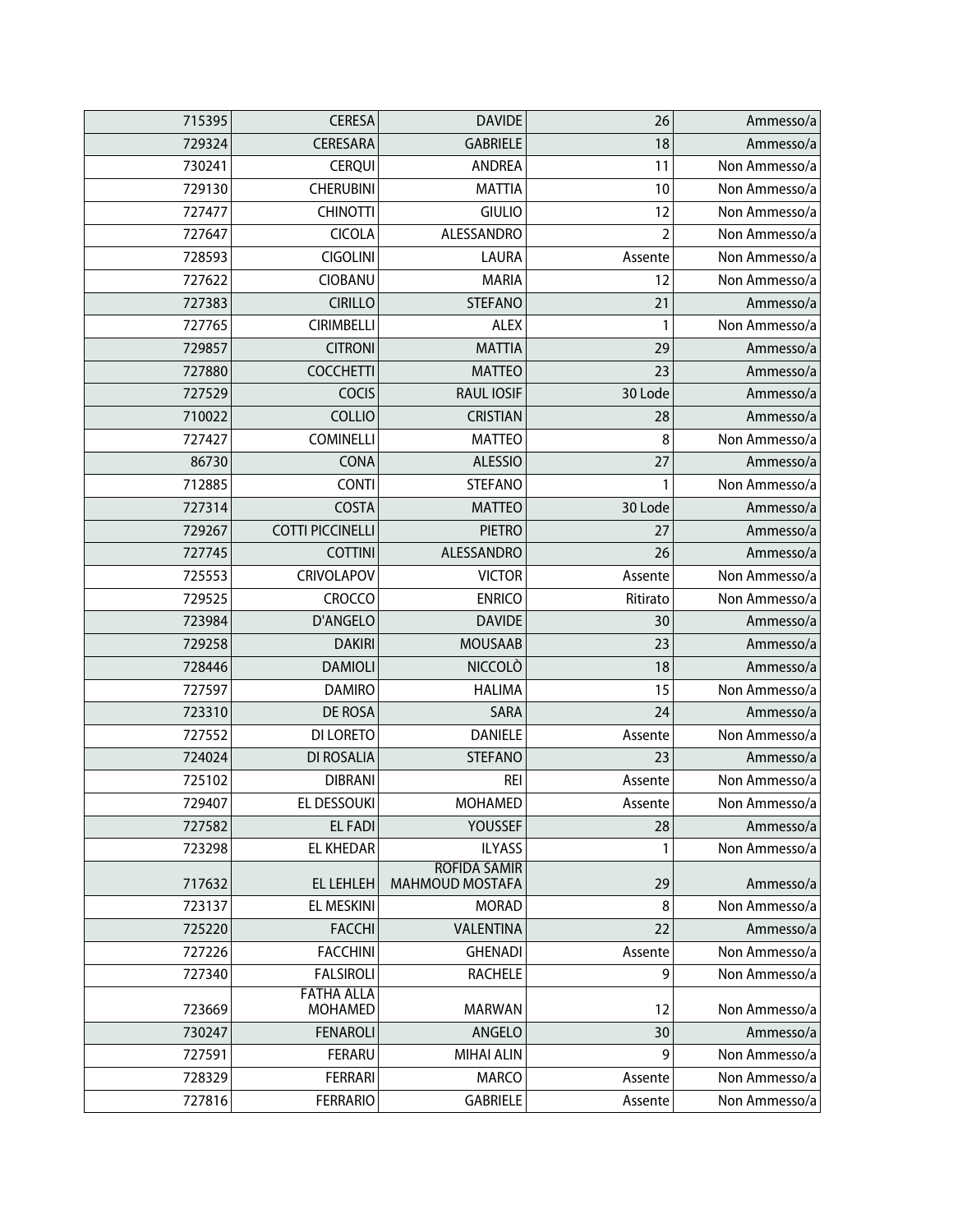| 727825 | <b>FILIPPINI</b>     | <b>DARIO</b>         | 27      | Ammesso/a     |
|--------|----------------------|----------------------|---------|---------------|
| 727828 | <b>FILIPPINI</b>     | <b>ELENA</b>         | 9       | Non Ammesso/a |
| 725431 | <b>FILIPPINI</b>     | <b>NICOLA</b>        | 18      | Ammesso/a     |
| 728259 | <b>FILIPPINI</b>     | <b>ROBERTO</b>       | 27      | Ammesso/a     |
| 719967 | <b>FIORE</b>         | <b>UMBERTO</b>       | 25      | Ammesso/a     |
| 723983 | FOGO                 | <b>LORIS</b>         | 11      | Non Ammesso/a |
| 727620 | <b>FONGARO</b>       | <b>JACOPO MARIA</b>  | 24      | Ammesso/a     |
| 727199 | <b>FONTANA</b>       | <b>STEFANO</b>       | 24      | Ammesso/a     |
| 727268 | <b>FORMIGONI</b>     | ALESSANDRO           | 18      | Ammesso/a     |
| 727413 | <b>FORT</b>          | <b>MATTIA</b>        | 9       | Non Ammesso/a |
| 723754 | <b>FORTI</b>         | <b>ENRICO</b>        | 25      | Ammesso/a     |
| 712371 | FRANCESCATO          | <b>CHIARA</b>        | Assente | Non Ammesso/a |
| 727808 | <b>FRANCESCHINI</b>  | <b>MARCO</b>         | 26      | Ammesso/a     |
| 723374 | <b>FRANCESCHINO</b>  | <b>STEFANO</b>       | 3       | Non Ammesso/a |
| 723848 | <b>FRANCIO</b>       | <b>MIRKO</b>         | 8       | Non Ammesso/a |
| 727802 | <b>FRANZONI</b>      | <b>CHIARA</b>        | 23      | Ammesso/a     |
| 723396 | <b>FREGONI</b>       | <b>STEFANO</b>       | 24      | Ammesso/a     |
| 720735 | <b>FRENO</b>         | <b>DIEGO</b>         | 27      | Ammesso/a     |
| 729243 | <b>FULGIERI</b>      | PASQUALE             | 10      | Non Ammesso/a |
| 718975 | <b>GAMBARELLI</b>    | <b>DANIELE</b>       | 24      | Ammesso/a     |
| 726280 | GARAU                | ALESSANDRO           | 8       | Non Ammesso/a |
| 723403 | <b>GARDINAZZI</b>    | CARLO                | 27      | Ammesso/a     |
| 729126 | <b>GENOVESE</b>      | <b>FABIO</b>         | 30      | Ammesso/a     |
| 712447 | GEORGESCU            | <b>LUCIAN EUGEN</b>  | Assente | Non Ammesso/a |
| 728898 | <b>GHIDE</b>         | <b>FITHAWI</b>       | 18      | Ammesso/a     |
| 727458 | <b>GHIGNATTI</b>     | <b>STEFANO</b>       | 9       | Non Ammesso/a |
| 723265 | <b>GIACOMINI</b>     | <b>NICOLO</b>        | 25      | Ammesso/a     |
| 727569 | <b>GIACOMINI</b>     | <b>SIMONE</b>        | Assente | Non Ammesso/a |
| 729851 | <b>GIACOMINI</b>     | <b>SIMONE</b>        | 7       | Non Ammesso/a |
| 723524 | <b>GIOVANARDI</b>    | <b>LORENZO</b>       | 12      | Non Ammesso/a |
| 727590 | <b>GIRARDELLI</b>    | <b>CHRISTIAN</b>     | 26      | Ammesso/a     |
| 727672 | <b>GJINIKA</b>       | <b>EJDIS</b>         | 18      | Ammesso/a     |
| 727379 | <b>GOZZINI</b>       | <b>CLAUDIO</b>       | 23      | Ammesso/a     |
| 723242 | <b>GRAMATICA</b>     | <b>CESARE</b>        | 20      | Ammesso/a     |
| 723343 | <b>GRECO</b>         | <b>LUCA</b>          | Assente | Non Ammesso/a |
| 728362 | <b>GUERINI</b>       | <b>GABRIELE</b>      | Assente | Non Ammesso/a |
| 719244 | <b>GUERINI</b>       | <b>LORENZO</b>       | 12      | Non Ammesso/a |
| 728087 | <b>GUERINONI</b>     | ALESSANDRO           | Assente | Non Ammesso/a |
| 723289 | <b>GURRIERI</b>      | <b>GIULIA</b>        | 12      | Non Ammesso/a |
| 727661 | <b>HADJI</b>         | <b>NICOLAE</b>       | 20      | Ammesso/a     |
| 723917 | <b>HETTIARACHCHI</b> | MELANI               | Assente | Non Ammesso/a |
| 719647 | <b>INCECCHI</b>      | <b>FILIPPO MARIA</b> | 20      | Ammesso/a     |
| 730426 | <b>INSISA</b>        | <b>MICHELE</b>       | 0       | Non Ammesso/a |
| 723641 | <b>INTRIERI</b>      | VANESSA              | 19      | Ammesso/a     |